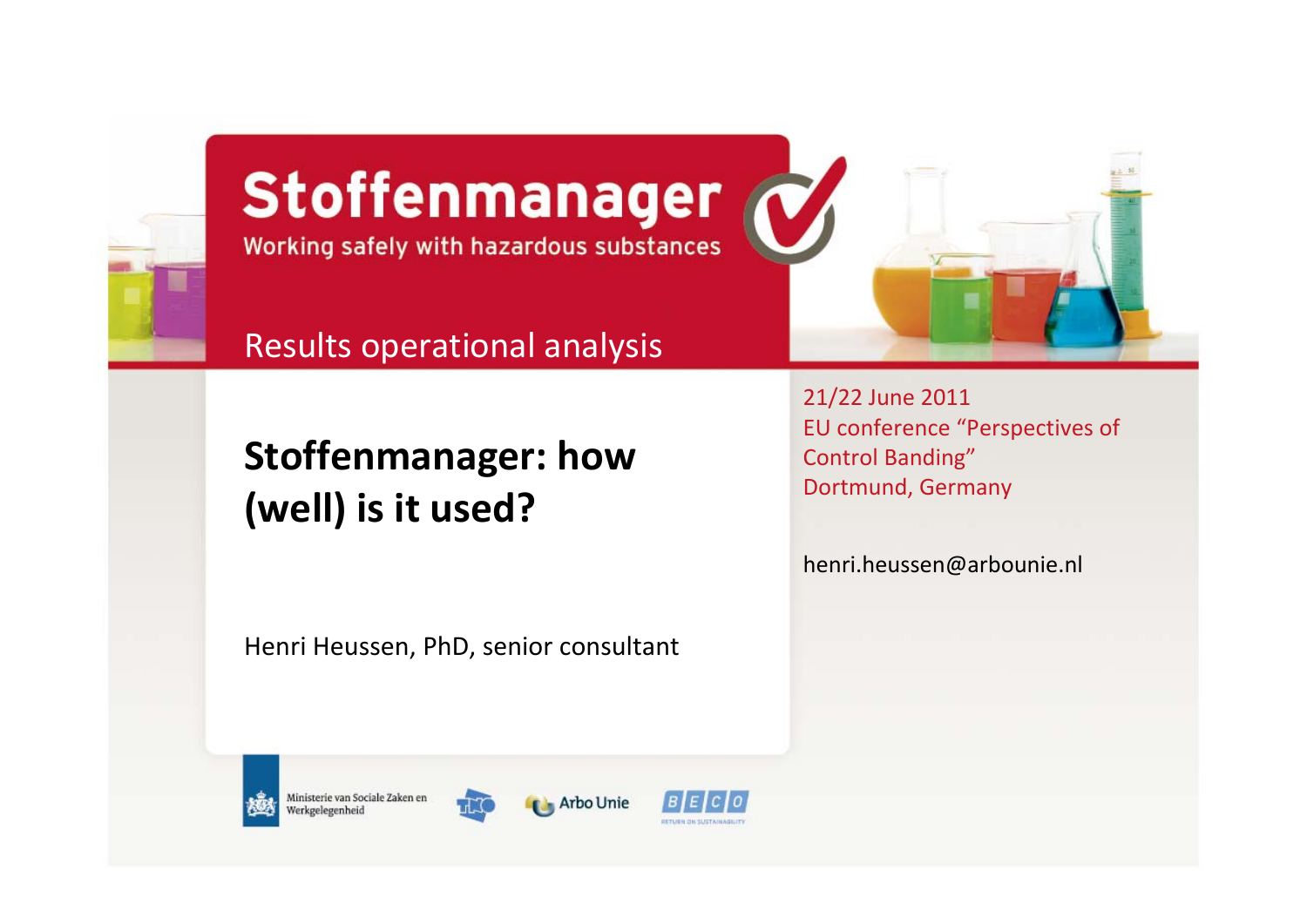#### **Developments Stoffenmanager**

**2002 – first concept** Prioritisation tool (Control Banding)

**2005 – Version 1.0**

**2006 ‐ 2007**quantification and validation of exposure model

**2008 – Version 3.5** quantitative inhalation route solids & liquids

**2009 ‐ Version 4.0** Separate module exposure estimation / abrasion activities / REACH

**2011 – Version 4.5** a.o. CLP/GHS, respirable dust, REACH – CHESAR (ECHA) coupling

**2011 – Stoffenmanager Nano**

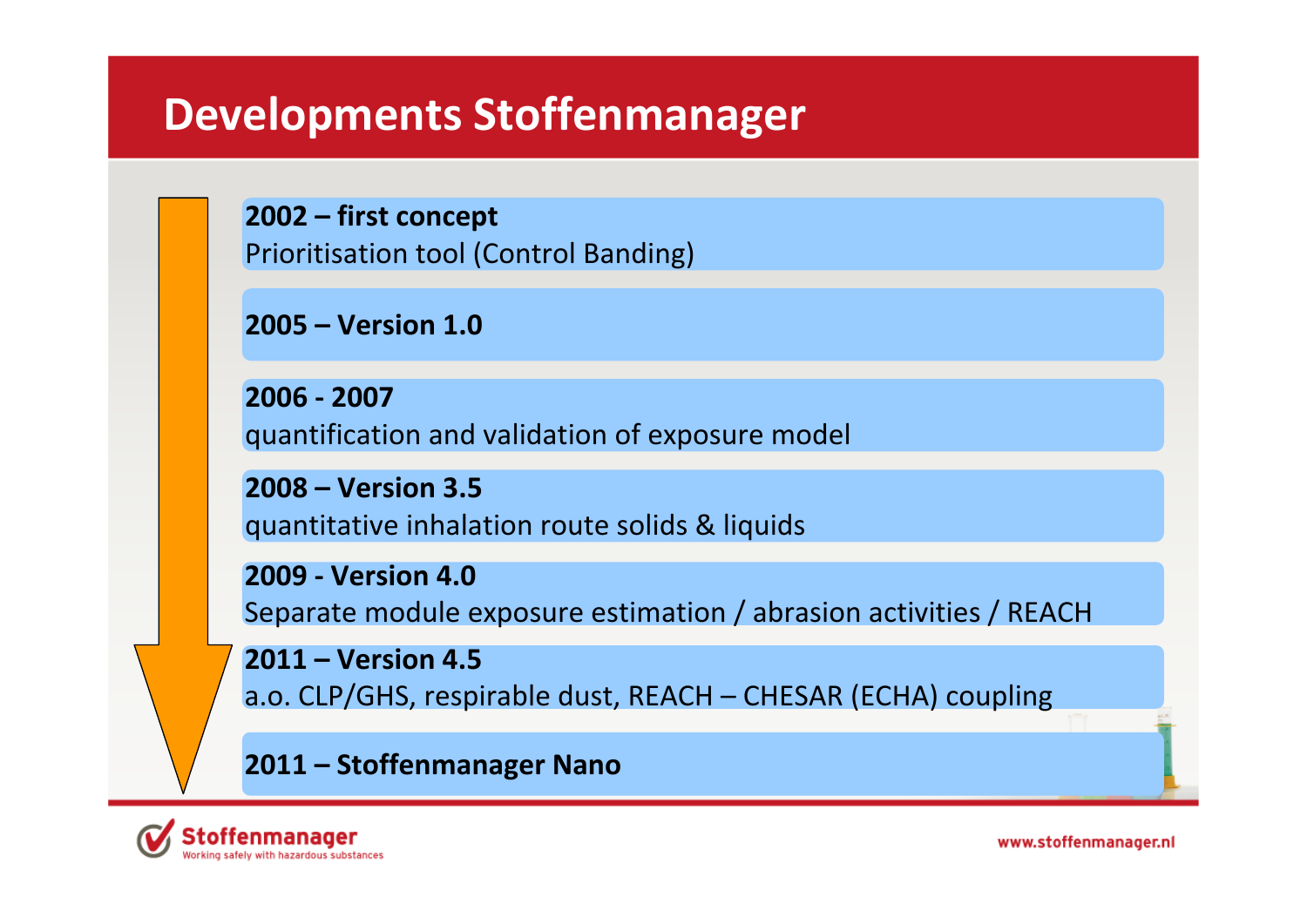#### **May 2011: <sup>&</sup>gt; 12.500 users ‐ ~25% non‐NL**

#### Approximately:

| 1. Netherlands       | 74%  |
|----------------------|------|
| 2. Germany           | 6%   |
| 3. Belgium           | 5%   |
| 4. United Kingdom 3% |      |
| 5. United States     | 3%   |
| 6. France            | 2%   |
| 7. Italy             | 2%   |
| 8. Sweden            | 1%   |
| 9. Spain             | 1%   |
| 10. Not set          | 0.5% |

≤ 0.5%

11. Finland

- 12. Switzerland
- 13. Czech Republic
- 14. Japan
- 15. South Africa
- 16. Canada
- 17. South Korea
- 18. Denmark
- 19. Norway
- 20. Austria

Stoffenmanager language versions: Dutch, English, German (GESTIS Stoffenmanager; IFA June 2011), Finnish (FIOH 2011), ……..??: Sweden, Spain, Croatia, Romania, Bulgaria, Lithuania, …………………………..



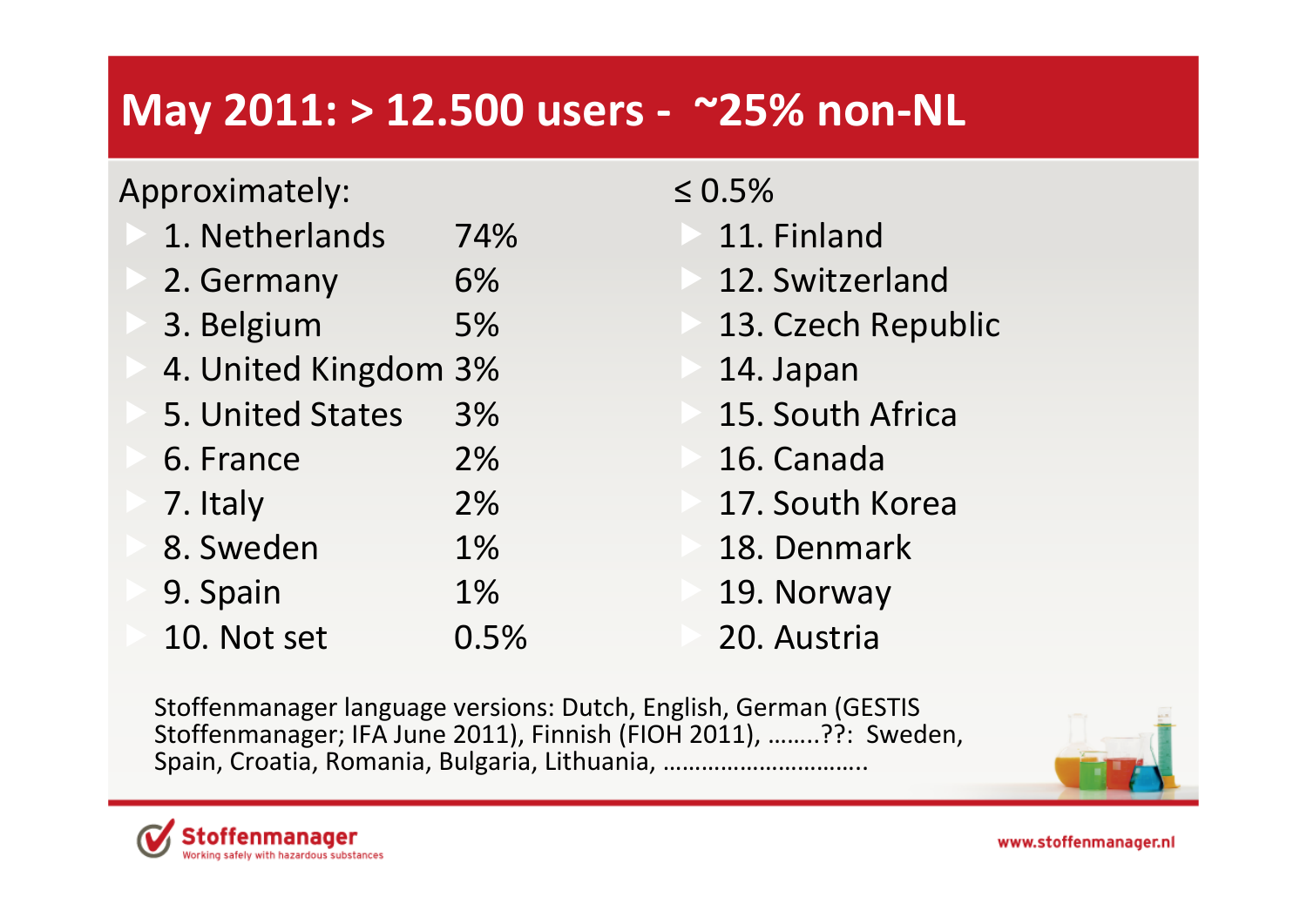#### **Evaluation of toolkits**

- Model validation (technical)
	- Session II Scientific Basis of Control Banding and new developments

#### Operational analysis (implementation)

- $\blacksquare$  This session III CB implementation
- Variability of exposure estimates caused by application of <sup>a</sup> tool by different users
- Simple: are users able to perform <sup>a</sup> complete and reliable assessment and end up with <sup>a</sup> safe use?

#### Both needed!!





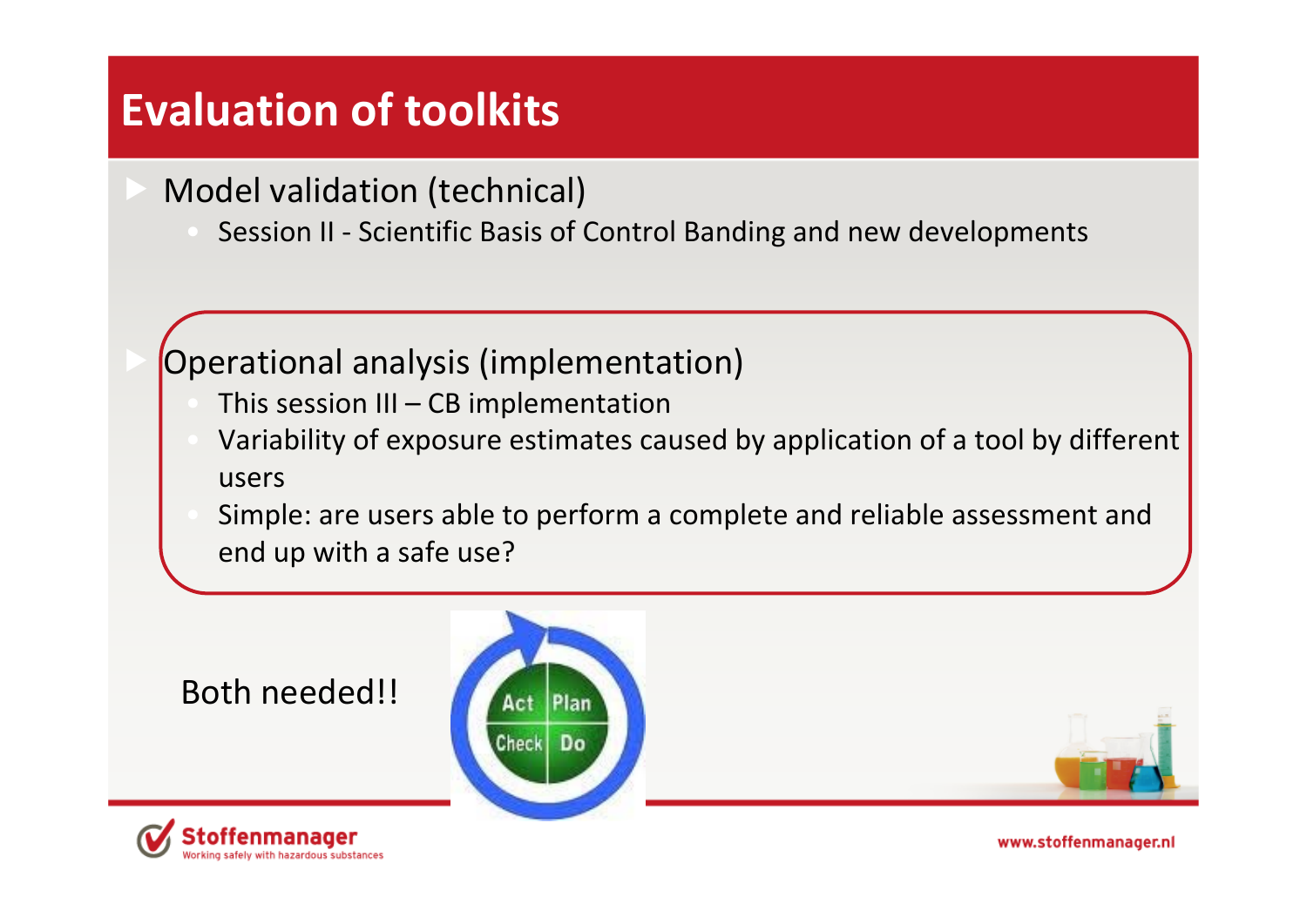#### **Operational analysis of Stoffenmanager**

#### **Questions**

- Phase 1 (short questionaire):
	- Who are the current users?
	- Intensity of use?

Phase 2 (extensive questionaire):

- For which purposes do they use Stoffenmanager?
- Valuation of the different routes and modules
- **To which degree does Stoffenmanager meet their requirements and** possibilities?

Phase3 : future

Quality check at user level i.e. at individual workplace



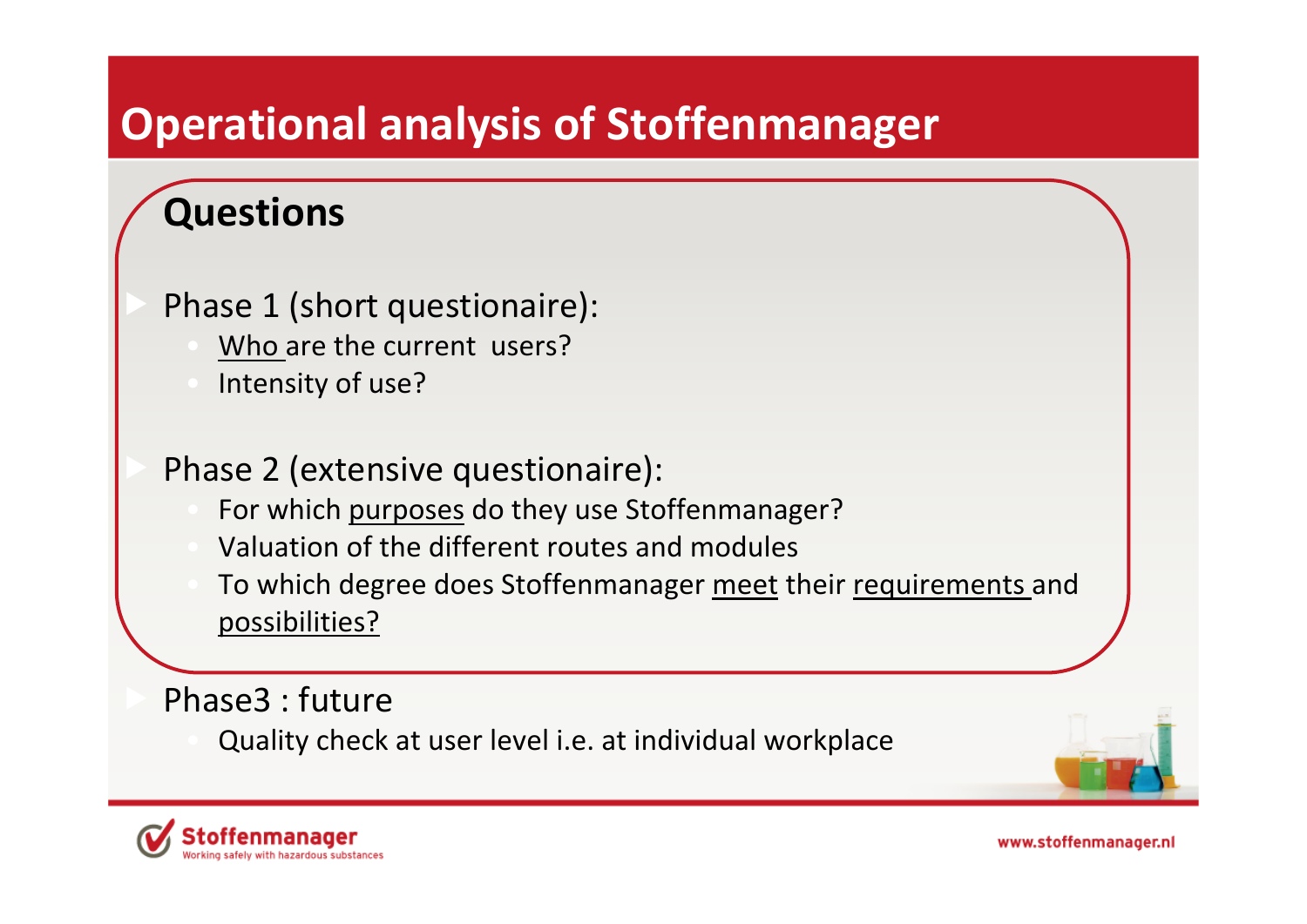### **Some results (1)**

In which sector are you working (N=444)?



**Stoffenmanager** Working safely with hazardous substances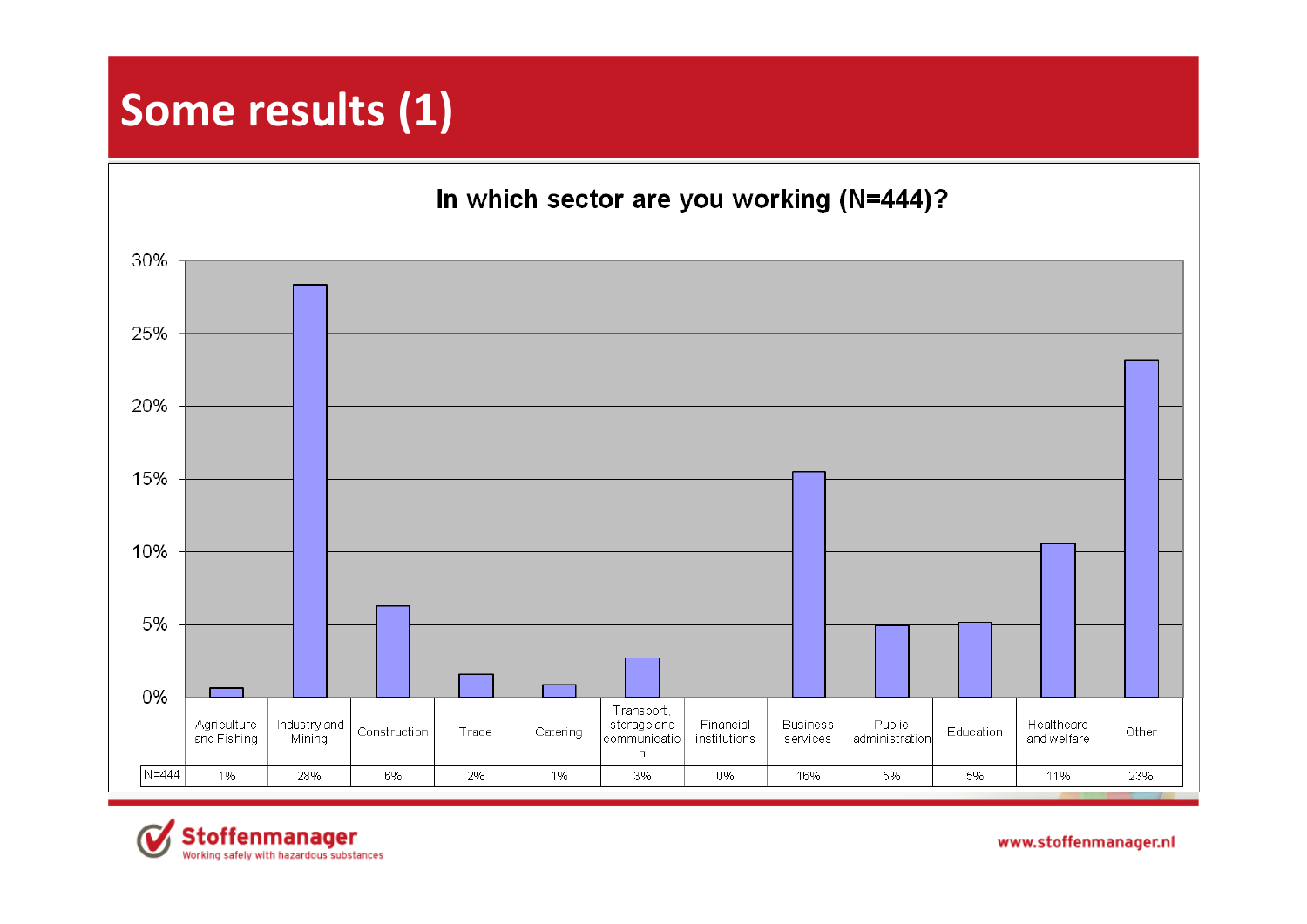## **Some results (2)**

How many persons work in your location and does your company consist of one or more locations (N=444)?



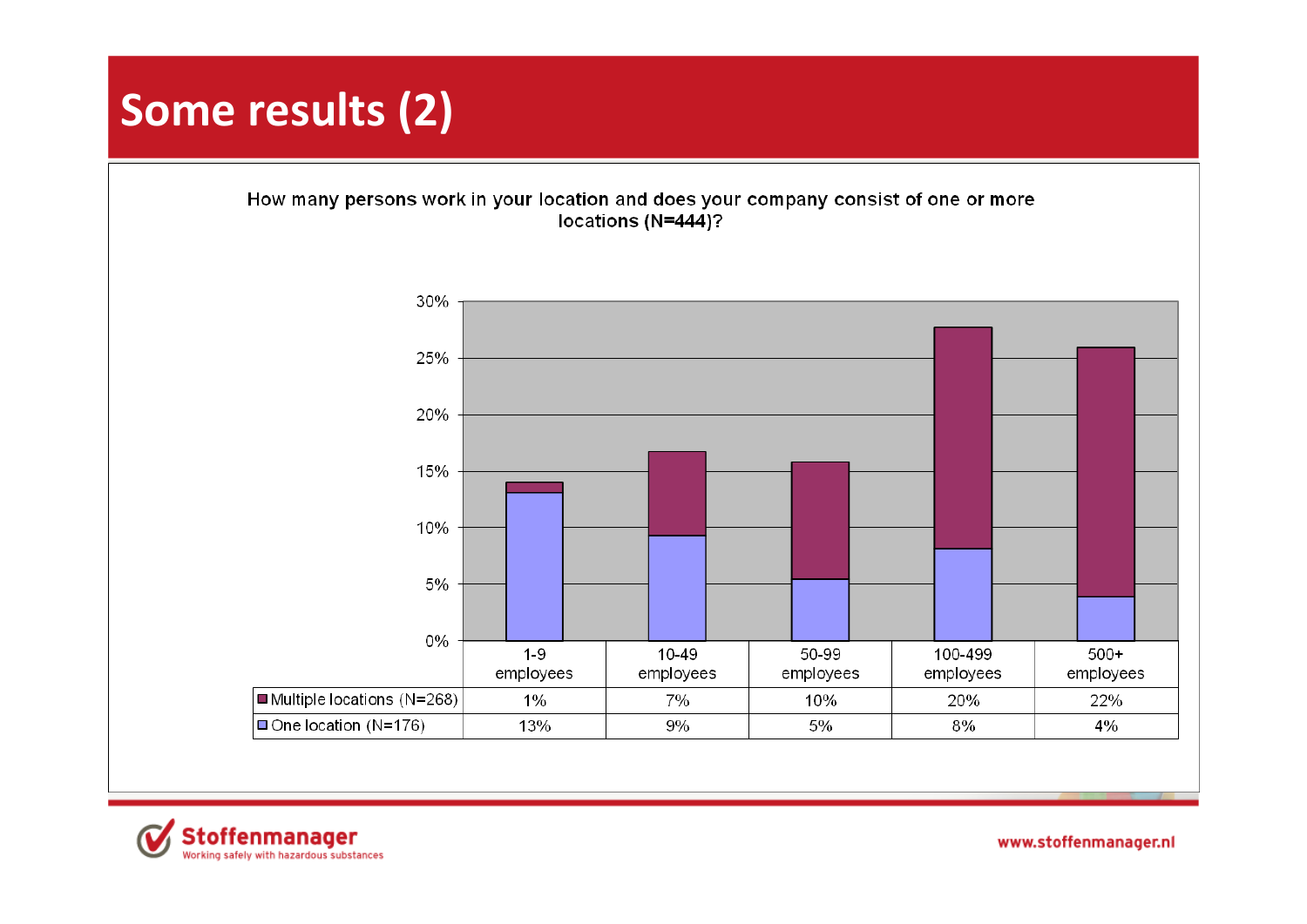#### **Some results (3)**

What is your position (N=444)?



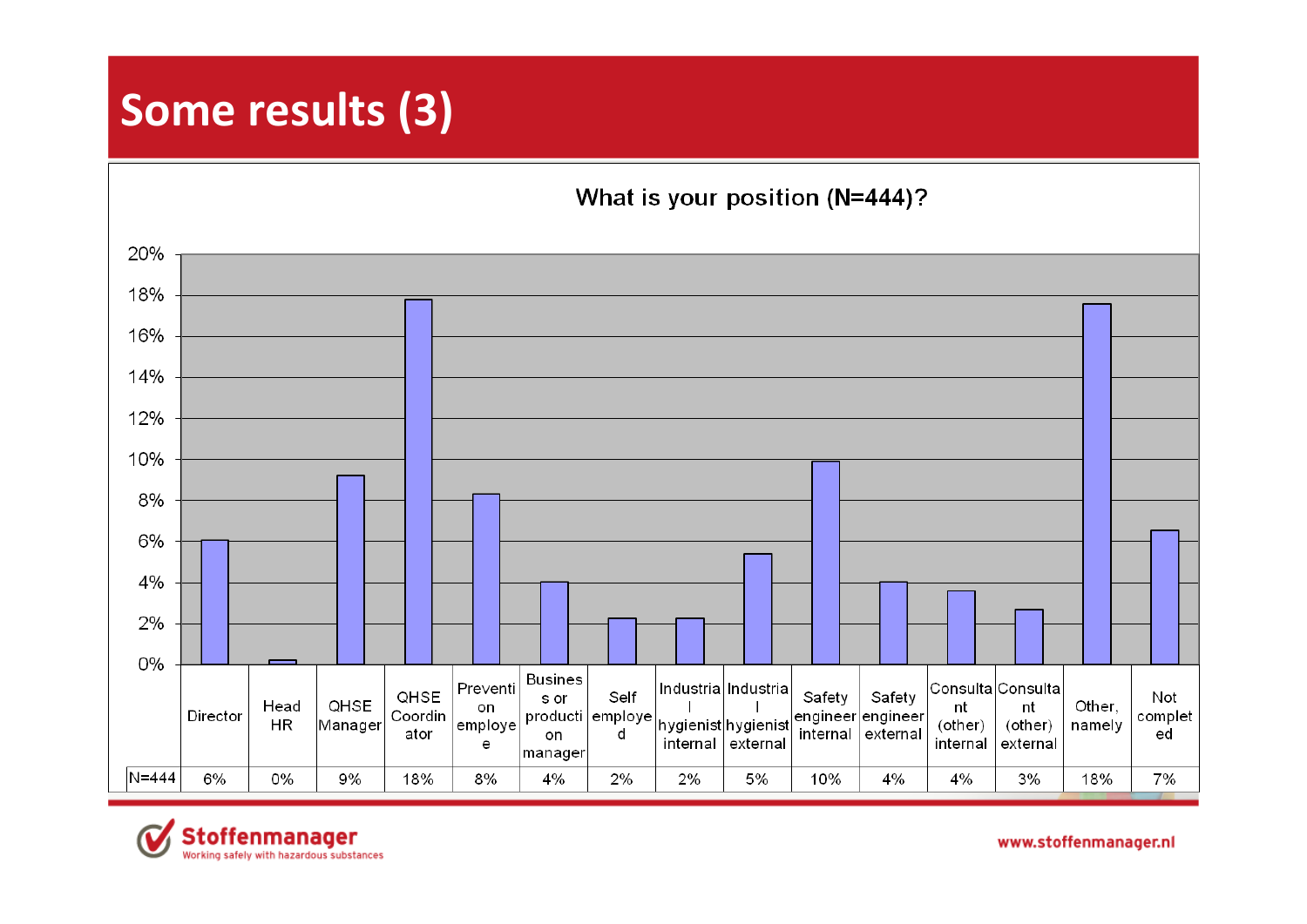## **Some results (4)**

What is your (highest) level of education (N=444)? 50% 45% 40% 35% 30% 25% 20% 15% 10% 5% 0% Junior sec. Senior Higher general No education College University Lower general Primary school vocational vocational completed sec. education sec. education (bachelor) (master) education education  $N = 444$ 0% 0% 1% 2% 5% 28% 46% 18%

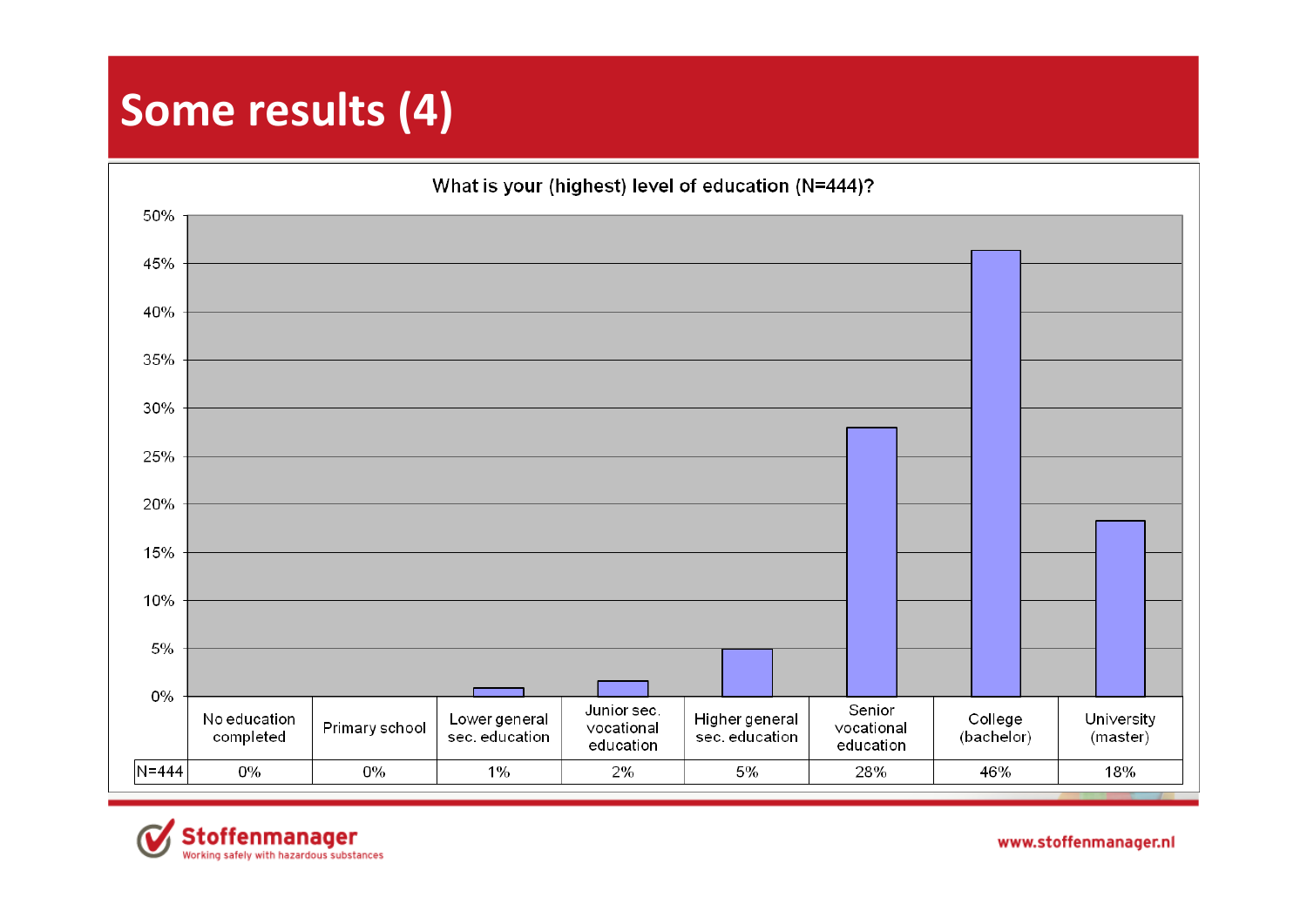## **Some results (5)**

Which parts of Stoffenmanager are you using, which parts are your insufficiently informed about and which parts are not relevant (N=86)?



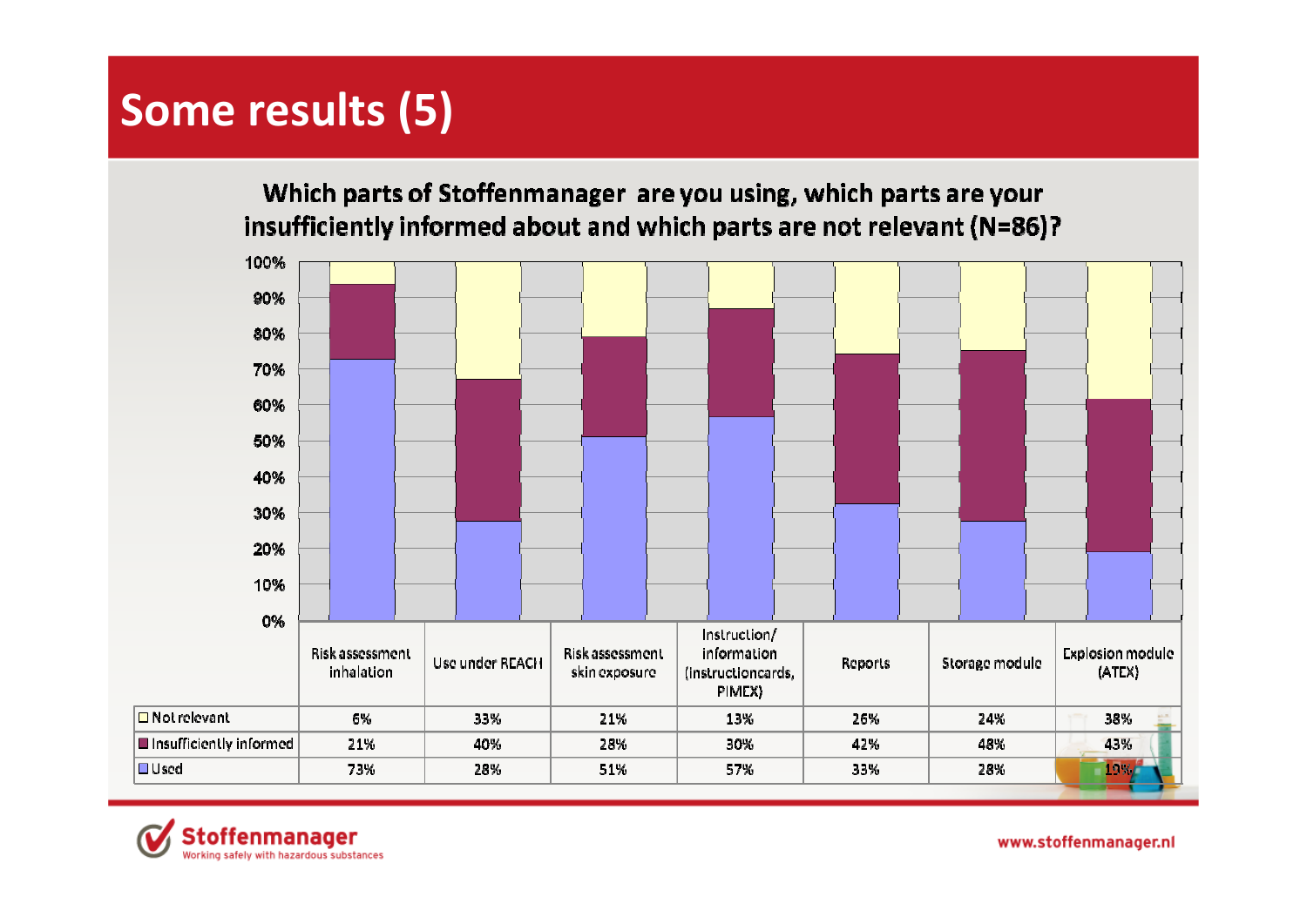### **Some results (6)**

For respondents using the stoffenmanager module risk assessment inhalation: did you<br>complete at least one risk assessment (N=63)?



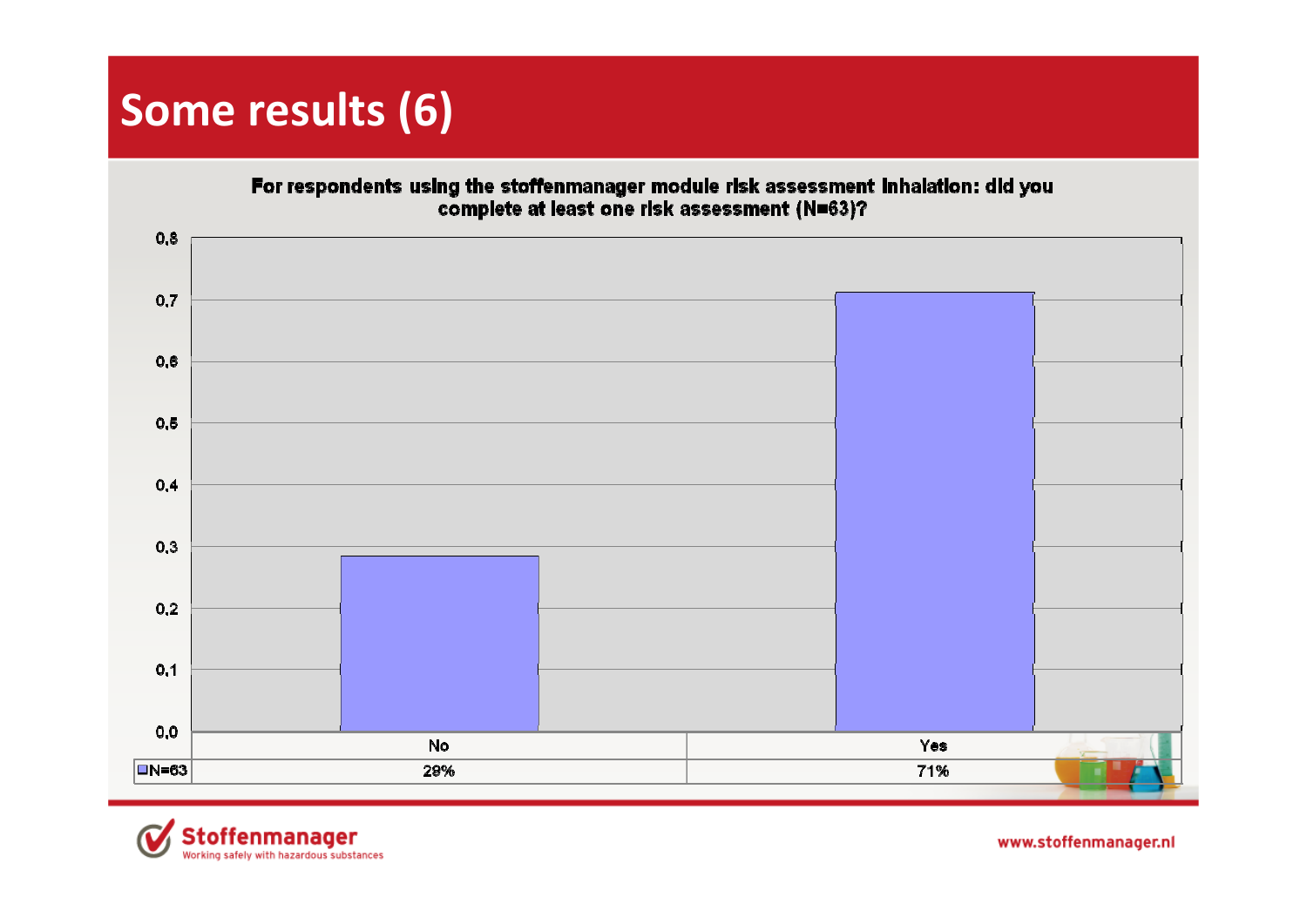# **Additional info from Google Analytics**

- First experiment just started: cross‐ sectional analysis
	- Number of users
	- Number of users with data
	- Number of entered products per user
	- Number of users with completed risk assessment
	- Last login
	- **Duration of visit**
	- Depth of visit (sequence of pages)
	- Modules used
	- Etc. …………………………….



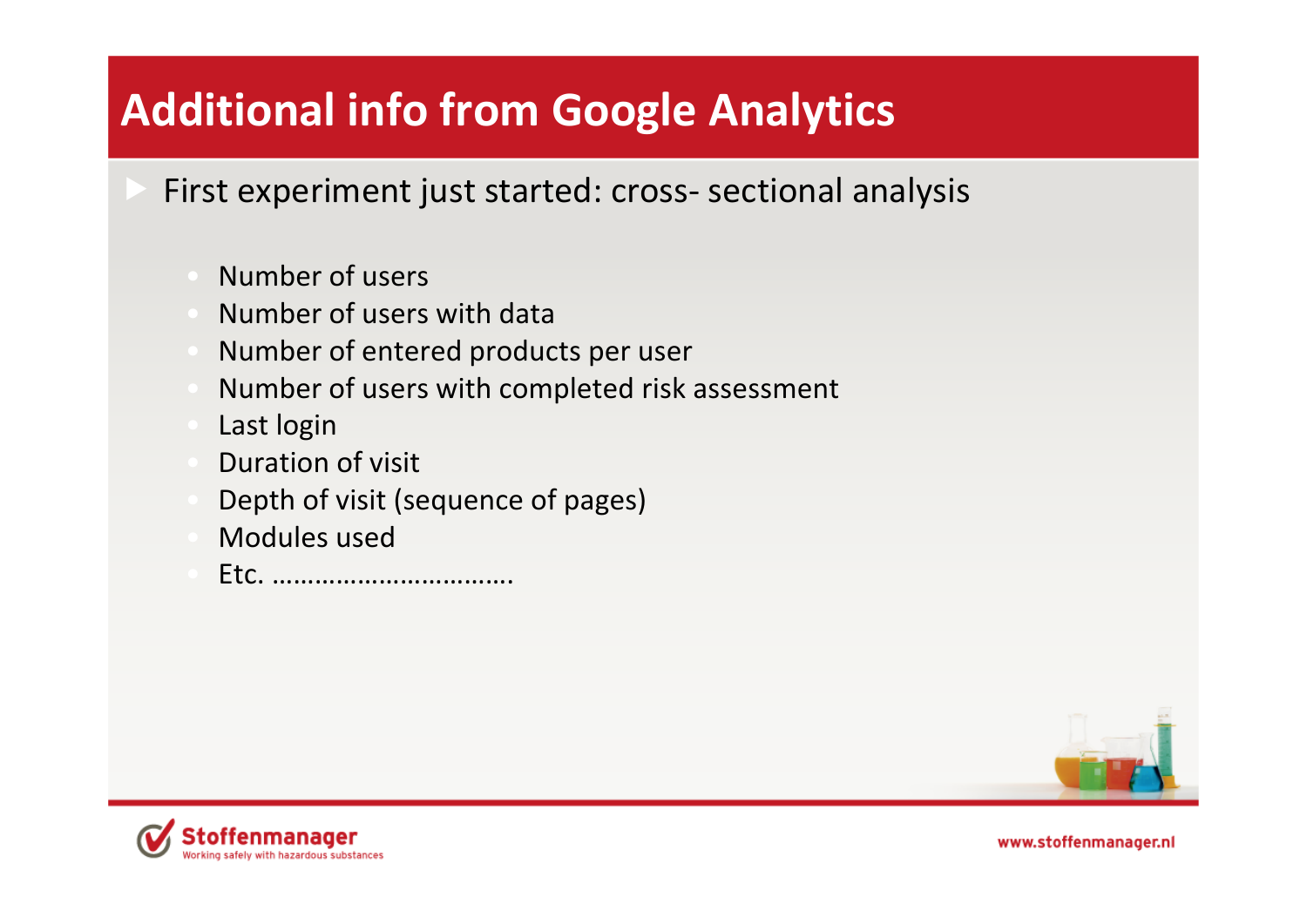# **Summary (1)**

- Both model validation (technical) and operational analysis (implementation) are important for completing the PDCA cycle
	- Operational analysis:
		- is the tool understandable and of practical value for the users?
		- is there <sup>a</sup> match between the tool and the users?
		- <sup>a</sup> quality check at user level i.e at the individual workplace.